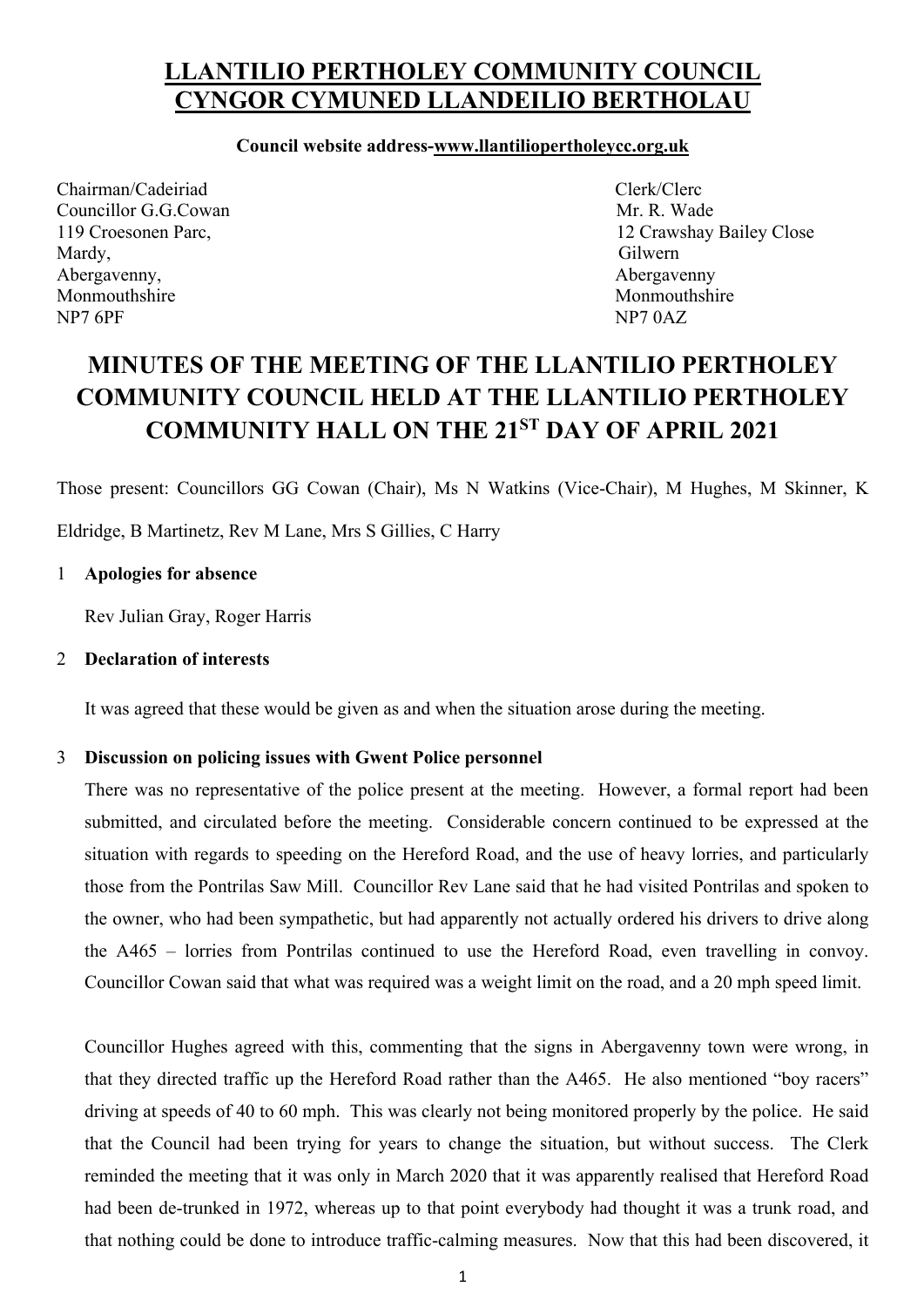was agreed that efforts needed to be redoubled to make sure that traffic was kept orderly and pressure put on the police to control it.

So far as parking on the pavements was concerned, the Clerk said he had e-mailed Jane Pratt and Mark Hand. He had received an acknowledgment, but so far no substantive reply. Councillor Hughes said that part of the problem lay in the fact that there was insufficient parking provision, and he made a comparison with Stanhope Street, where the road was lined with cars, all parked on the pavement.

Councillor Rev Lane also referred to the issue of parking outside the Fish and Chip shop. When permission had been given for this, it had been envisaged that customers would park in the car park to the Crown & Sceptre. That pub had been closed since the start of the lock-down, but even so it was clearly wrong that people were parking along the road and even on the precincts of the pelican crossing. The Clerk also referred to an e-mail he had received from Councillor Parry on the 12<sup>th</sup> April regarding use of the land opposite Willow Court under the pylon for entertainment purposes. The police had dealt speedily with one incident but not the other.

#### 4 **To receive the Monthly update reports from County Councillors**

County Councillor M Lane said that, because of the upcoming election, there were no Council meetings of any sort. Two pieces of good news were that the Hereford Road was scheduled for repairs in 2021/2, and there was to be "systematic dealing" with the drains. Councillor Hughes asked about the sewage system, and especially the sewage problem created by the Willow Court estate. His understanding was that, when Persimmon were given permission to build that estate, it was made a condition that they should install a sewage pumping station. This had apparently not happened. Who was supposed to enforce this? Where is the sewage going? Was it to Ross Road? Councillor Rev Lane said that, a few weeks previously, there had been a serious overflow on the Hereford Road. Councillor Hughes said that raw sewage was still going into the Gavenny, and there had clearly been a major mistake with certain houses where they emptied into the storm drains instead of the sewage system.

### 5 **To approve the Minutes of the meeting held on the 17th March 2021**

The Minutes were approved

### 6 **To consider Matters arising from the Minutes of the meeting held on the 17th March 2021, and specifically the Risk Assessment**

(a) Page 3 – The Clerk had distributed the proforma Risk Assessment produced by One Voice, redacted so as to exclude reference to items which did not apply to the Council, such as the bar. It was agreed that this should be adopted subject to the fact that for "Audit Committee" there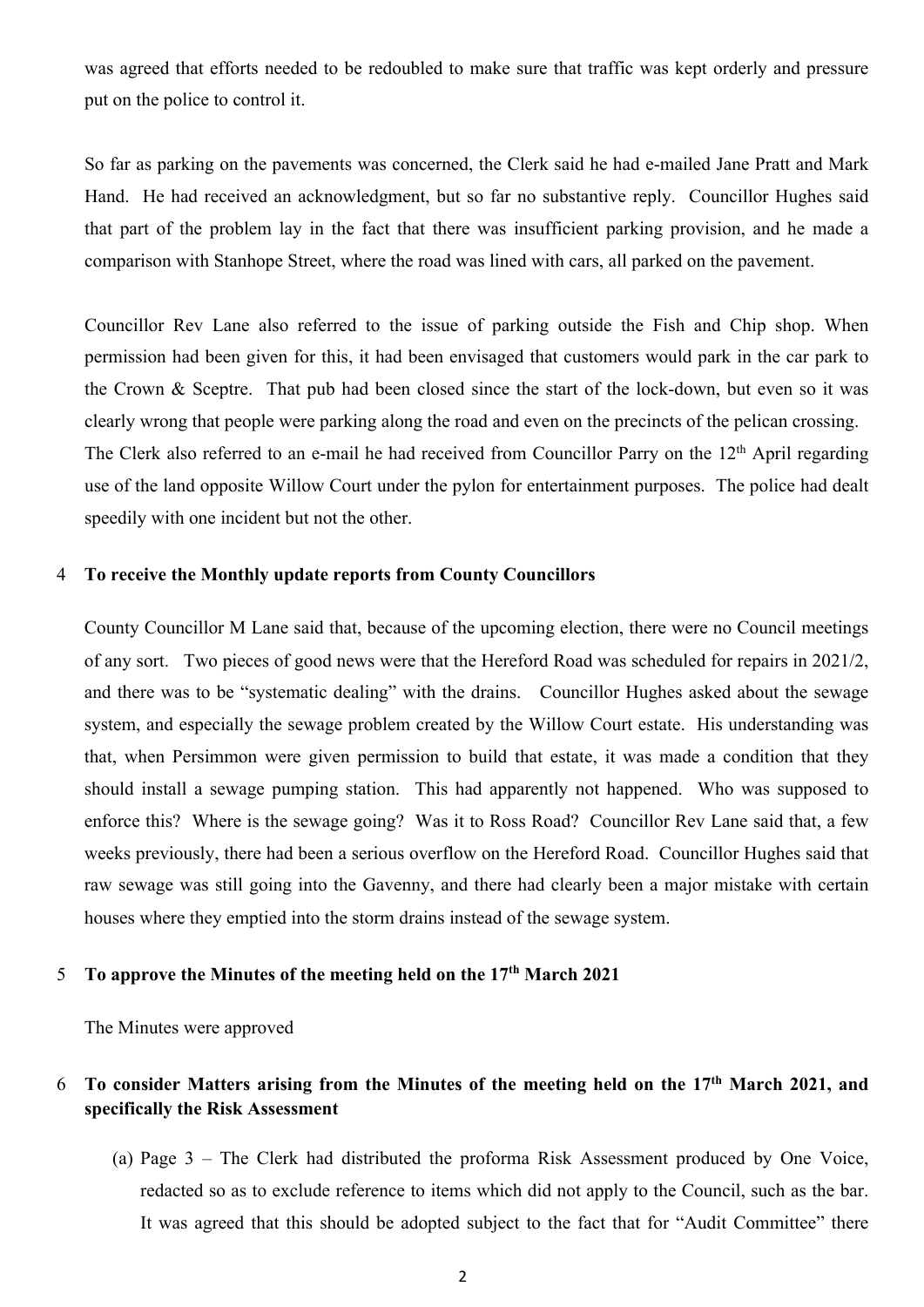should be a reference to "Finance Committee". Councillor Mrs S Gillie commented that the Council would obviously be able to review this from time to time, and the Clerk said that it needed to be done annually. Any discrepancies would be revealed and discussed at the review.

- (b) Page 3 7(a) the Clerk said he had put into the *Abergavenny Chronicle* for the 31st March the advertisement for the Caretaker and Cleaner. So far there had been no formal applicants, although he had had a strong interest from one young lady who operated a cleaning company. Councillor Ms N Watkins said that she had been approached by a four or five people who had, however, shied away when they realised how much cleaning and sanitising would be required because of Covid 19 and also the amount of paperwork required for the caretaker job. Clearly, whoever wanted the contract would need to be interviewed and CRB checks would have to be instituted.
- (c) Page 3 7(b) the Clerk said that he had achieved the result that Rentokil had remitted all charges, and would not bill the Council again until July 2021. It was agreed that, in the circumstances, any change of supplier could be postponed.
- (d) Page 3 7(c) For the election on the  $6<sup>th</sup>$  May, the Clerk said that the booking form had not been returned to the Monmouthshire County Council. There was a need to have a key-holder for the day of the election, and Councillor Miss N Watkins said that unfortunately she was not available that day. The Clerk said he would deal with this. Councillor Cowan remarked that it was going to be necessary for Sarah Takacs to return the keys she held. He had warned John Pearson of Monmouthshire County Council, with whom he was corresponding regarding the election, about the possibility of theft of items left outside the hall, and he noted that the hut provided by Keep Wales Tidy had already been damaged.

Councillor Martinetz raised an issue as to whether the Council workmen had to contact the keyholder to gain access to the playing-field; Councillor Cowan said that all places of that sort had the same locks.

(e) Page 3 - 7(e) – Councillor Cowan returned to the issue of transport facilities, saying that now the buses to and from Hereford were only spaced every four hours rather than two. The journey to Cardiff from Mardy still took two hours because the journey was via Pontypool. The community of Mardy was badly served. People were being asked to leave their cars at home, but were being subjected to inconvenience. It was agreed that the Clerk would write to Ken Skates the Transport minister of the Welsh Government, and also ask that Abergavenny Town and Monmouthshire County Council should join in the complaint.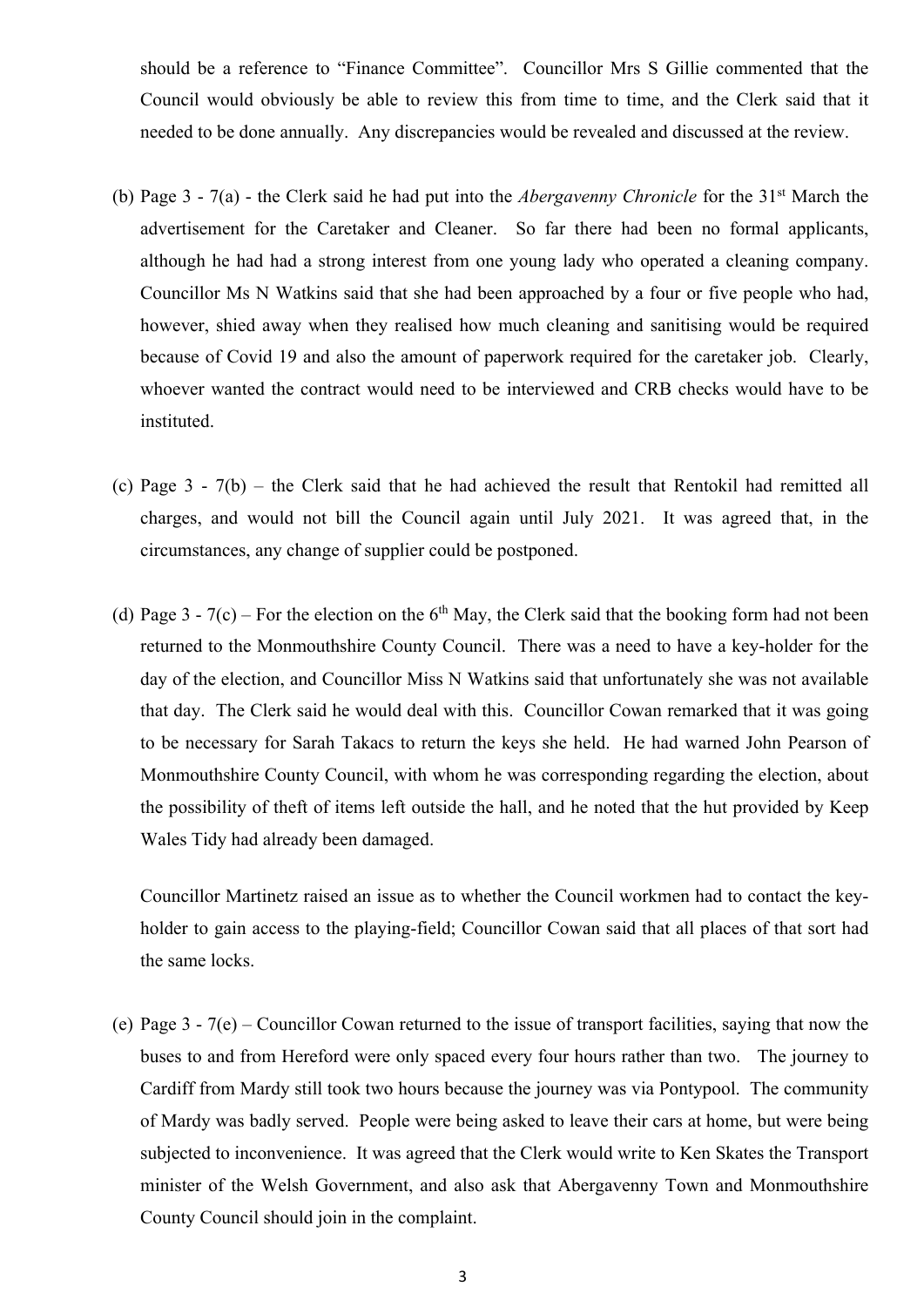- (f) Page 4 11(b) the Clerk said he had made an enquiry of Nigel Leaworthy to see if the Monmouthshire County Council would undertake the job of renewing the markings of the spaces in the car park. He knew this had been passed on to Highways, but as yet there had been no response.
- (g) Page 5 15(c) With reference to the footpath opposite St Teilo's Church, it now appeared that the right of way was only "permissive", so that the land-owner, Mr Sean Carlsen, was entitled to block it. County Councillor Rev Lane confirmed this. He said he had spoken to Mr Carlsen, and he had said that path went through his garden, and he had blocked it because of Covid 19. He had not committed himself to unblocking it at any particular time.

### 7 **To consider correspondence received, and specifically the naming of the land opposite Saw Mill, Ross Road.**

 There was no correspondence apart from the issue of naming the land. The Council accepted the name *Min Afon (Edge of the River),* as suggested by the developer, and adopted by the Monmouthshire County Council.

#### 8 **To consider planning matters**

- (a) DM/2021/00174 Jamie Hall 52 Poplars Road Demolition of garage and erection of two storey extension, single story dining room rear extension and single storey front porch extension. This was questioned on the basis that the dining room would be built over the only available parking space. On a further reference to the issue of on-street and on-pavement parking, the Clerk was instructed to query where any cars would be parked.
- (b) 21/19812/FUL Mr Alan Davies Yew Tree Barn, Trebencyn Ground Floor extension. This was agreed.
- (c) DM/2021/00316 Mr and Mrs M Hughes 3 Gwent Road Single storey rear extension. This was agreed.
- (d) DM/2021/00570 Mr and Mrs M Skinner 13 Greystones Crescent Proposed extension this was agreed.
- (e) 21/19791/MINOR Elysium Healthcare Ltd Ty Gwyn Hall Application for "non-material amendment". This appeared to be largely internal, but there were changes to the exterior as well. This application was agreed.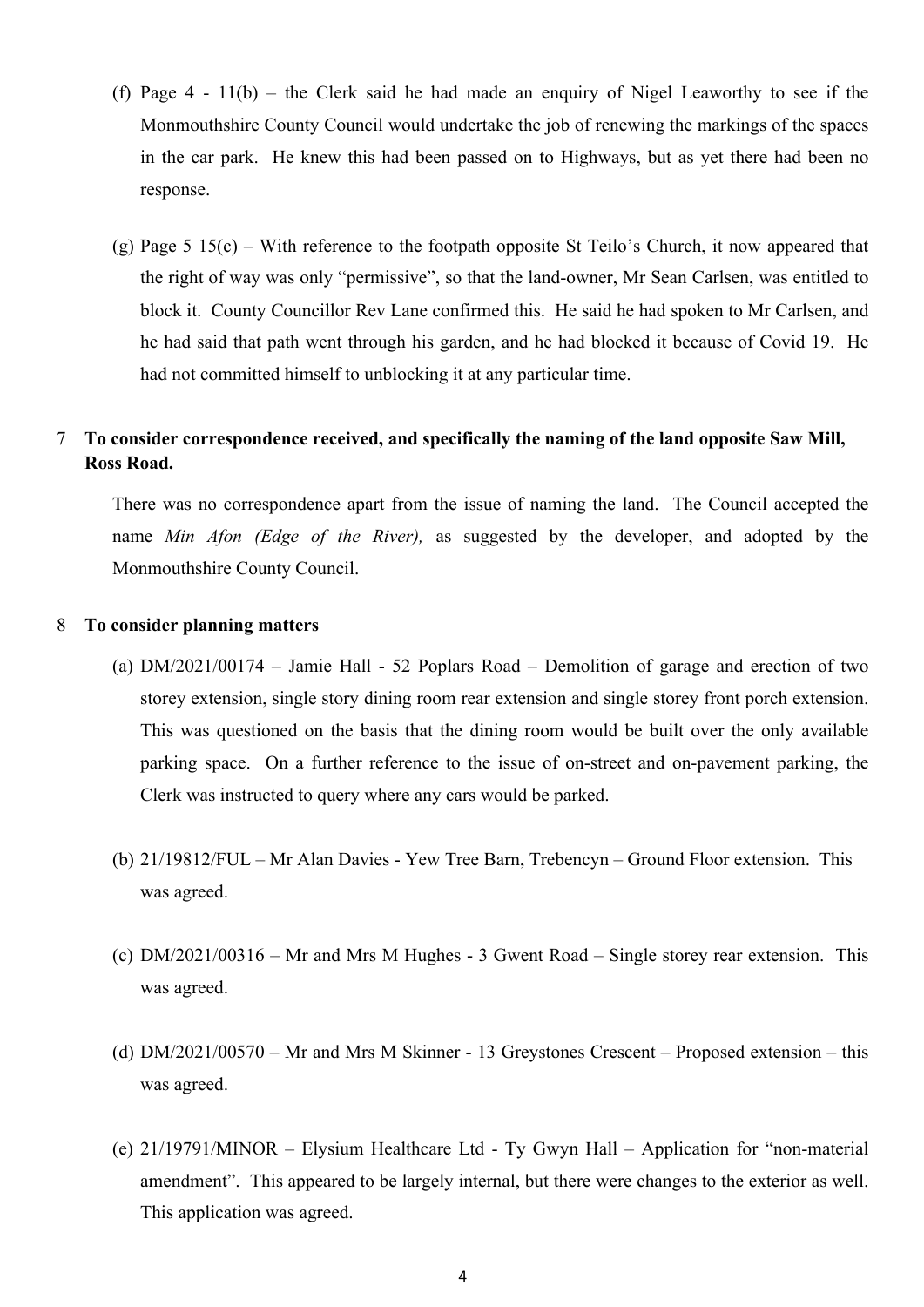### 9 **To consider the payment of Accounts**

Council Tax £1,578.25 + tax for 2020/21. This was agreed. However, the Clerk was instructed to dispute the claim for 2020. The Chairman queried whether the Council had received the full grant available to businesses of this type. British Gas £182.26 Merlin £464 Abergavenny Chronicle £172.80 Admin £146.79 Case Group £326.12 less £30 = £296.12. The Clerk was instructed to continue disputing this with the Case Group on the basis that otherwise the Council would end up paying for something it had not received.

Refund to Councillor Miss N Watkins for seeds for the memorial garden £129.96 Refund to Councillor Cowan for padlocks £9

#### 10 **To consider the Financial Statement**

This had already been distributed. It was agreed that the next meeting would begin at 6.30 p.m. to give time for a Finance Committee meeting to approve the accounts ready for the internal auditor.

### 11 **To consider any matters regarding the Playing Fields Committee**

- (a) On behalf of Mardy AFC, Councillor Skinner asked for permission to put a light roller on the ground, as suggested by Wernddu Golf Club. Councillor Cowan said that the club had agreed that the ground would only be spiked.
- (b) The issue of people walking dogs on the football pitch was discussed. Owners were not sufficiently careful about dog waste. Councillor Martinetz said that any sign which would seek to prohibit this would not be legal. Councillor Cowan said this was understood. All the Council could do was to continue to ask people not to do it, although, when he tried, he was often treated with scorn.

### 12 **To consider matters relating to the Community Hall**

(a) Councillor Ms N Watkins spoke about the memorial garden. She said there was now rhubarb in the garden, raspberry canes and a variety of plants. Local children had asked permission to put in seeds, and it would be interesting to see what came up. Trees included Rowan. There were bug and bat boxes and a bat detector. One local resident had come to see what was happening and had left, mightily impressed. They also had two volunteer litter-pickers. It was clear that the community was taking to the garden in a big way.